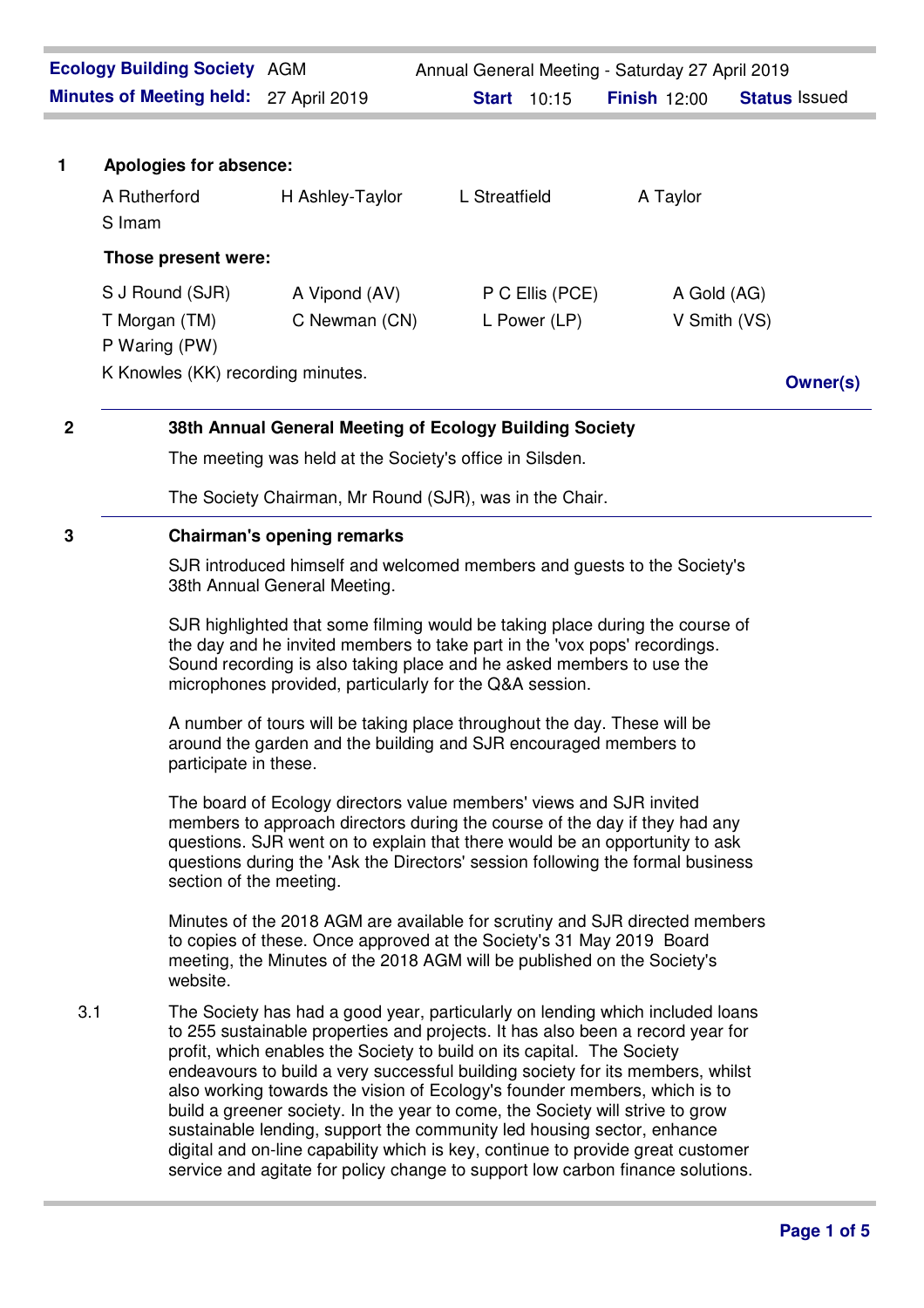3.2 The Ecology Board noted and supported the recent action by Extinction Rebellion which drew attention to the climate emergency. This topic will be covered in the 'Ask the Directors' session.

## **4 Director Introductions**

All members of the Board were in attendance together with 128 members.

Each Director introduced themselves and gave a brief overview of their background and experience.

# **5 Resolutions**

Resolution 1 - To receive the Society's Annual Report and Accounts

Non-executive director and Chair of the Society's Risk, Audit, Compliance and Ethics (RACE) Committee, Tim Morgan (TM ) and Finance Director and Deputy Chief Executive, Pam Waring, (PW) presented the Society's 2018 Annual Report and Accounts with a PowerPoint presentation.

The presentation showed five year comparatives and included:

- Interest earned and paid
- Administration cost and Management Expense
- Mortgage Assets and Savings
- Reserves and Profit
- 5.1 Resolution 2 To re-appoint KPMG LLP as Auditors.

TM: Explained that his responsibility and the responsibility of the Society's Audit Committee of which he is Chair, is to lead on appointing the Society's auditor.

Because of rules in place for compulsory resignation of auditors, the term of office of the Society's current auditor, KPMG, will end after they have completed the Society's 2020 audit. TM informed members that the process of review of audit firms has already commenced and if a replacement is found, the new firm will be appointed in 2019.

TM: Highlighted that there are very few audit firms who can audit financial institutions, and only those permitted by the sector's Regulators.

- 5.1.1 TM responded to questions from Members regarding the following:
	- What is the difference between 'Internal' and 'External' Audit
	- Where does the Society's Capital reside
	- How does the Society manage savings inflow

- As a member of the Global Banking Alliance on Values, can the Society start a project to create an ethical global accounting firm

- If members vote today to appoint KPMG as auditors, can the Directors appoint another firm part way through the year.

TM and PW provided responses to members' questions and noted that these will also be published on the Society's website.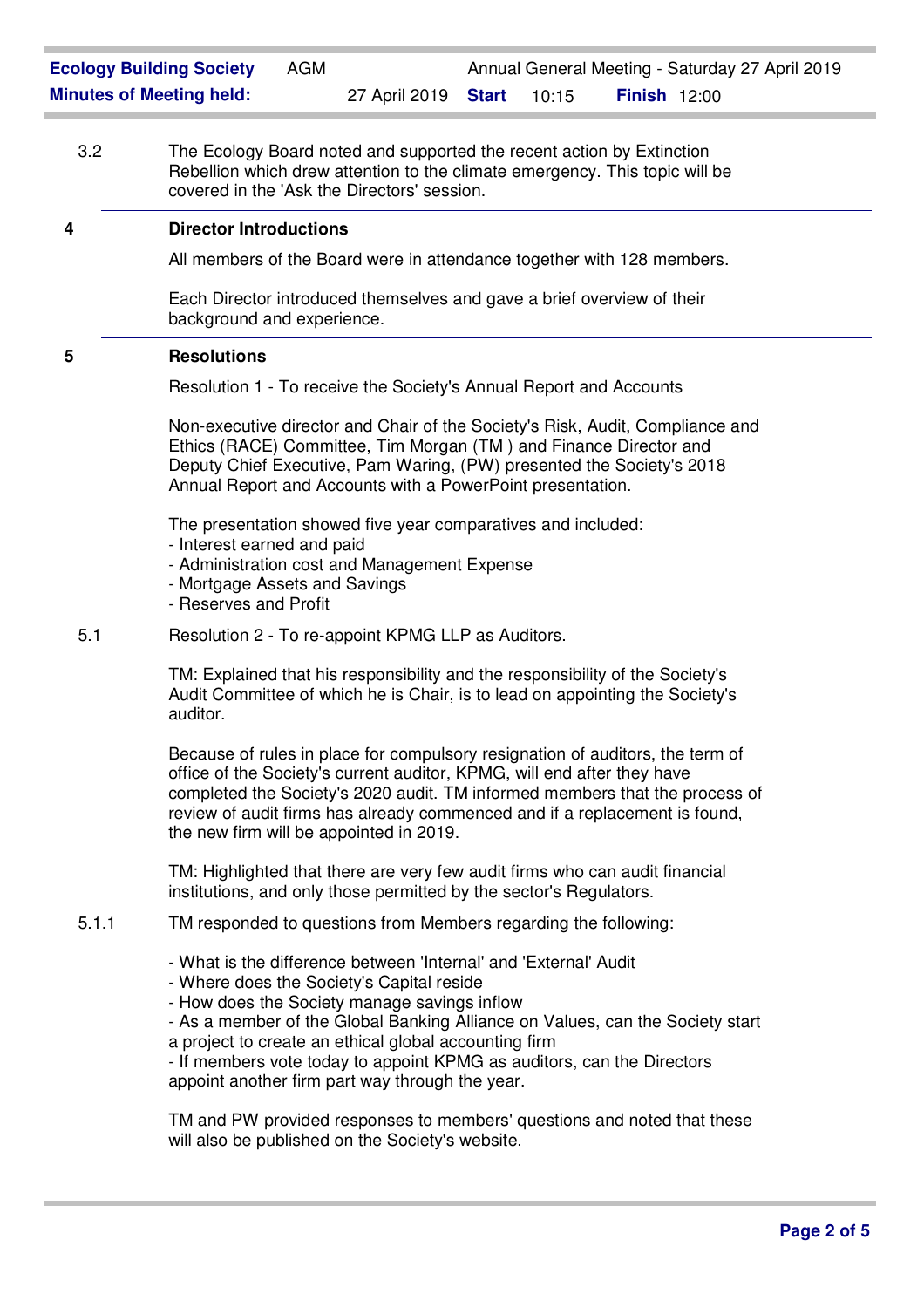- 5.2 Members were asked to vote on Resolution 1 to receive the Annual Report and Accounts.
- 5.3 Members were asked to vote on Resolution 2 to re-appoint KPMG LLP as auditors.
- 5.4 Resolution 3 To approve the Directors' Remuneration Report

Chair of the Remuneration Committee, Andrew Gold (AG) presented the report for the year ended 31 December 2018.

5.4.1 AG explained some changes that had been made to the Remuneration Policy in order to remain updated with regulatory requirements in this area.

> AG Highlighted that there had been no change to the limit of highest to lowest paid which means that there is a maximum limit that the Chief Executive can earn compared to the lowest paid member of staff.

Remuneration is underpinned by the Society's commitment to Fair Pay.

The Society are mindful of matters such as 'Gender Pay Gap' which is measured and tracked.

The Society has retained its commitment to being an accredited Living Wage employer.

AG: Highlighted that all aspects of the Remuneration Policy are summarised in the Annual Review booklet issued to all members.

AG invited questions on the Remuneration Policy before asking members to vote.

5.4.2 Questions from Members regarding the Remuneration report were as follows:

- Is this year's pay ratio increase just a variation or is it intentional

- What does the Society do with the information it gathers and tracks such as Gender Pay Gap

- Do the Gender Pay Gap considerations apply to non-executive directors as well

- What is the lowest paid role in the Society

- Why are other Directors in the same sector, remunerated at a much higher level than Ecology.

AG, SJR and DD provided responses to Members' questions and noted that these will also be published on the Society's website.

5.4.3 Members were asked to vote on Resolution 3 - to approve the Remuneration Report.

## **6 Director Elections**

Prior to voting, and to aid a better understanding, PCE explained how the Society's Director elections work.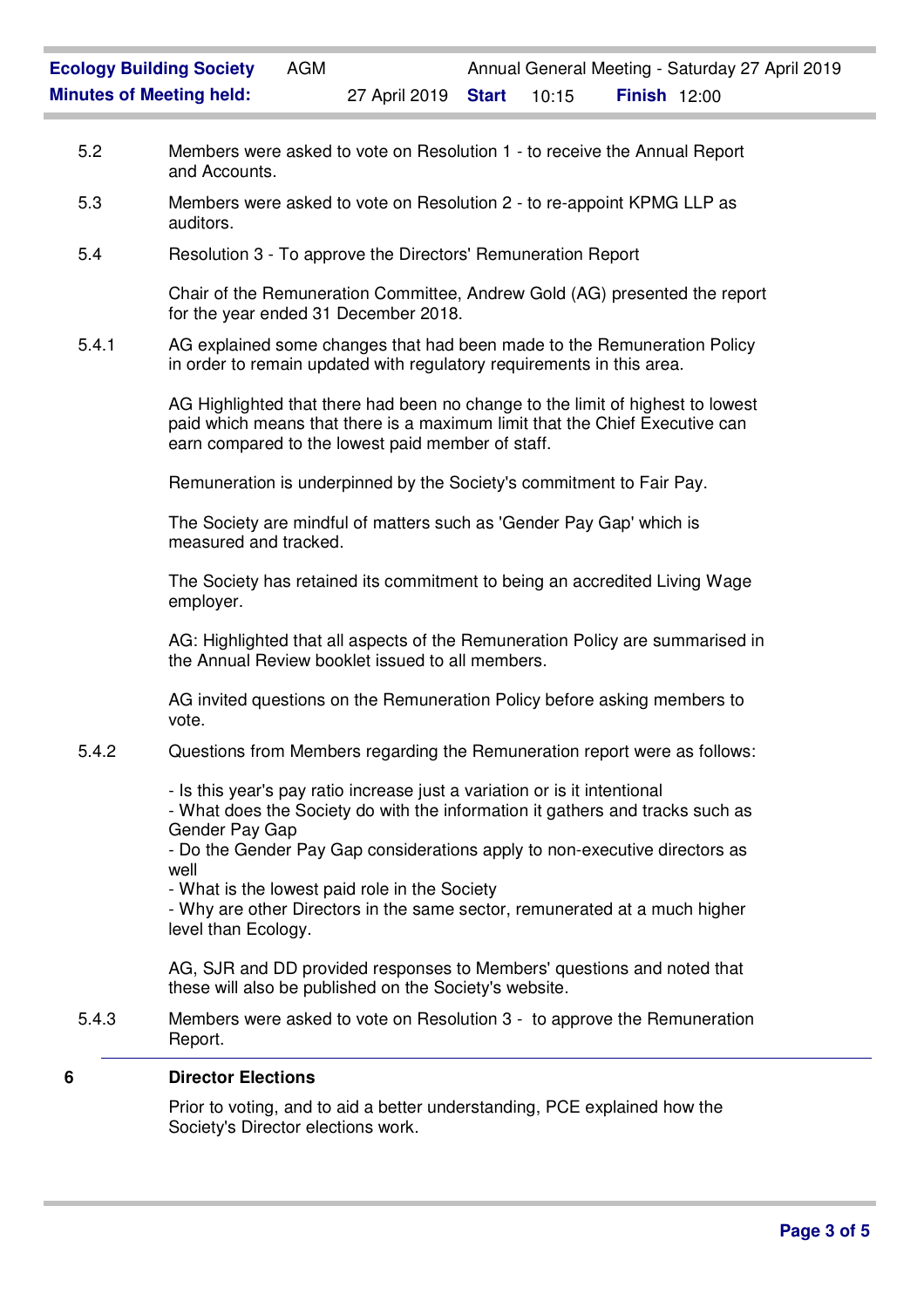6.1 PCE: Explained that under Rule 12.4, the Board has a duty to assemble a group of directors who are Fit and Proper and have the right skills in order to run the Society.

> Outside of the AGM, it is possible for any member of the Society to put themselves forward for election. The Board is then required to assess whether that individual is Fit and Proper, and in the final analysis, satisfy the Regulators that this is the case.

PCE: Invited any members interested in understanding more about the electoral process to contact Pam Waring, the Secretary of the Society.

- 6.1.1 Members were asked to vote on Resolution 4.1 to re-elect Paul Charles Ellis.
- 6.1.2 Members were asked to vote on Resolution 4.2 to re-elect Pamela Waring.
- 6.1.3 SJR asked the Tellers from the Electoral Reform Society to collect the voting papers.

### **7 Announcement of the results of the voting**

The Chair invited a scrutineer from the Electoral Reform Society to announce the results of the voting.

- 7.1 Resolution 1 to receive the Annual Report and Accounts for the year ended 31 December 2018 For 1551; Against 9; Abstain 23; Spoilt 0
- 7.2 Resolution 2 To re-appoint KPMG LLP as auditors For 1310; Against 188; Abstain 85, Spoilt 0
- 7.3 Resolution 3 To approve the Directors' Remuneration Report for the year ended 31 December 2018. For: 1436; Against 84; Abstain 63; Spoilt 0
- 7.4 Resolution 4.1 to re-elect Paul Charles Ellis For 1504; Against 44; Abstain 35; Spoilt 0
- 7.5 Resolution 4.2 to re-elect Pamela Waring For 1505; Against 42; Abstain 35; Spoilt 1
- 7.6 The Scrutineer announced that the Ecology's turnout was one of the highest seen across the building society sector which is a real indicator of how engaged members are.
- 7.6 Members were informed that the results will be made available on the Society's Website.

# **8 Ask the Directors**

SJR invited Vice-Chair, Alison Vipond (AV) to facilitate the 'Ask the Directors' session.

All eligible members present were invited to raise any questions.

A number of member questions were put to Directors and these will be published on the Society's website.